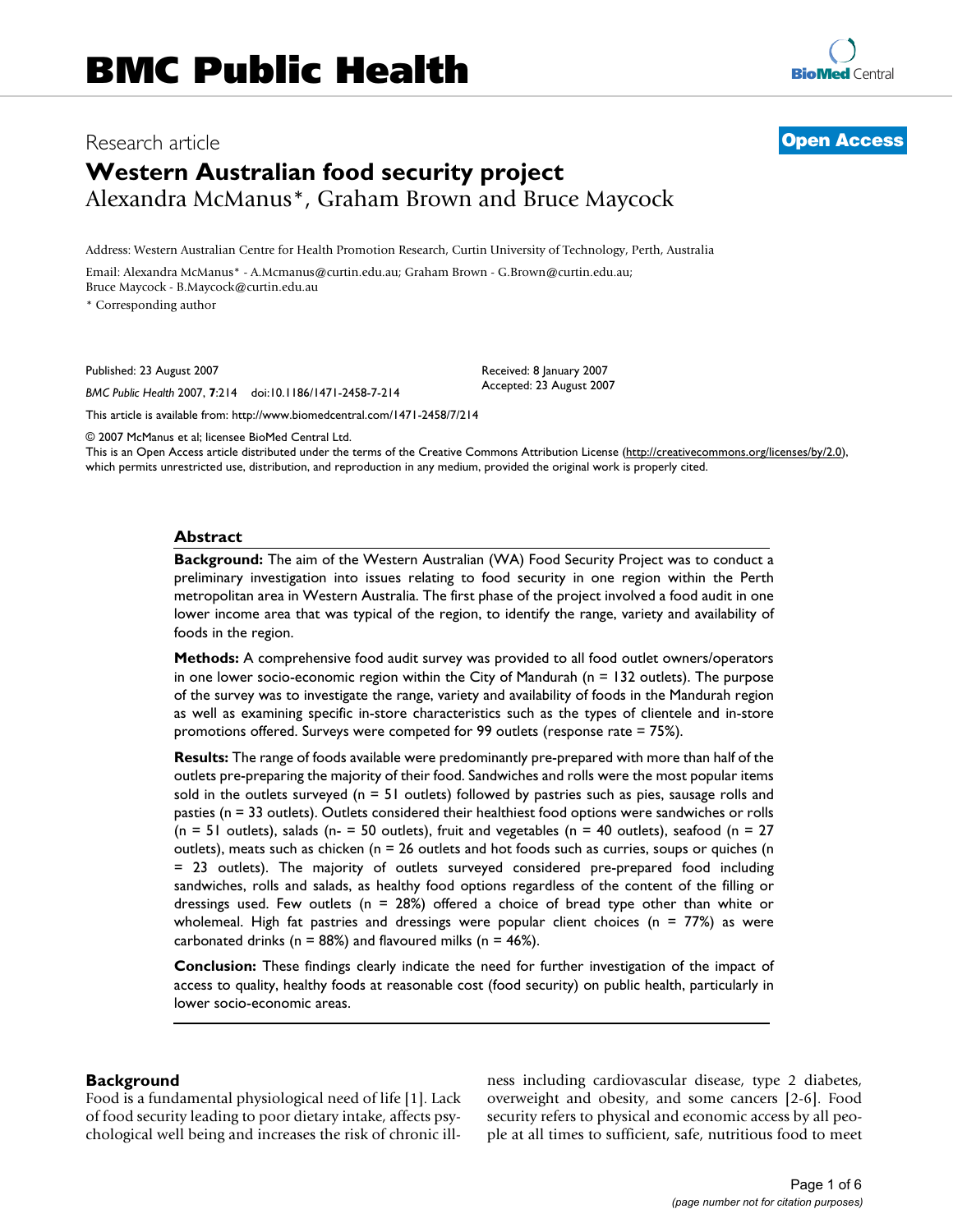their needs and preferences for an active and healthy lifestyle [7]. Four key factors that impact on access to adequate food supply are: economic access; physical access; availability of safe food that is socially and culturally appropriate; and sustained and secure access [4].

Economic access relates to sufficient money or resources to purchase food [4]. The 2001 New South Wales Child Health Survey identified 6.2% of respondents had run out of food and couldn't afford to purchase more on at least one occasion in the previous 12 months. This situation was three times more likely among parents from low income areas compared to other areas [3,5]. Empirical evidence supports this finding and demonstrates that geographical areas of lower socio-economic status are most at risk of food insecurity [3-5,8].

Food insecurity refers to the experience of hunger due to lack of economic or physical access to sufficient healthy food sources [5]. Access to adequate food supply is important in order to consume a healthy diet. Issues of limited access are relevant for groups such as: people on low incomes living in low income areas; the homeless; the physically or mentally disabled; those living in rural or remote areas; and those of culturally and linguistic diverse backgrounds [8]. For many people, physical access such as transport options to alternative shops may be limited, particularly to supermarkets where a wider range of foods of higher nutritional value are available at lower cost than local food outlets [5,9]. Therefore, the local store becomes the primary source of food supply. The capacity for local stores to stock a wide range of foods that are safe, healthy and at competitive prices, is a major challenge. Most small food retailers experience barriers such as insufficient volume of stock orders to receive the advantage of wholesale prices, small margins, high overheads and slow turnover. The slow turnover of goods compromises the quality and safety of foods stocked, hence small local shops relying more heavily on non-perishable foods and high energy dense foods [9,10].

The availability of adequate food sources should be sustained and secure as a basic utility. Anxiety over cost and availability of food and social exclusion may be experienced by people in low income areas [4,11]. Psychological and physical health is at risk for those who consume a diet of low nutritional value. Low socio-economic areas are disadvantaged by availability of healthy food choices and financial security. People in these areas consume more foods high in fat and saturated fat and eat considerably less fruit and vegetables [4]. Studies have linked higher rates of obesity and diet related illness and disease with poverty and geographical areas of disadvantage [8,12-15]. As rates of overweight and obesity rise within the Australian population, the paradox of those at highest

risk of food insecurity experiencing the highest rates of overweight and obesity, continues to increase [5,6,12-15].

This study investigated issues relating to food security in one lower socio-economic area in the City of Mandurah as part of the WA Food Security Project. The objectives of the first phase of the study were to assess the variety of foods available; the main types of foods purchased; the availability of healthy food choices; and factors influencing the choice of foods available in local food outlets.

# **Methods**

A food audit survey was developed (based on published literature and expert review) for distribution to all food outlet owners/operators in one lower socio-economic area within the City of Mandurah (n = 132 outlets identified from council records). A Letter of Introduction outlining the purpose of the food audit was mailed to the outlet owners followed by a person visit from their local Environmental Health Officer (EHO) who provided a paperbased survey to each owner/operator (as indicated in the letter). The EHO's were trained in the administration of the survey to ensure standardisation of instruction. A reply paid envelope addressed to the Principal Investigator to ensure confidentiality of responses. Ninety nine outlets completed the survey (response rate of 75%). (There was no significant differences between the types of outlets who did and did not respond.) The primary owner or operator of each food outlet was asked to provide information about: the variety of foods available in their outlet; the main types of foods purchased for preparation and resale; their knowledge and availability of healthy food choices; and factors influencing the choice of foods available to their clientele. (A copy of the food audit survey can be obtained from the principal author on request).

All data from the surveys were analysed using univariate analysis methods. Ethics approval was granted from Curtin University of Technology and all results were de-identified prior to reporting. Data were also mapped via a Geographical Information System (GIS) to assess the location of each type of food outlet and the extent of the local population serviced. Figure 1 shows an example of some of the data associated with one outlet. The City of Mandurah has linked these data to their existing databases to inform the next phase of this project which will include a survey of local residents serviced by the outlets to assess their needs relating to food security. Results from the second phase will be available by the end of 2008.

## *Ethical considerations*

Ethics approval was received from the Curtin University Human Ethics Committee to conduct this research. This complies with the Helsinki Declaration for research conducted with humans. All participants provided written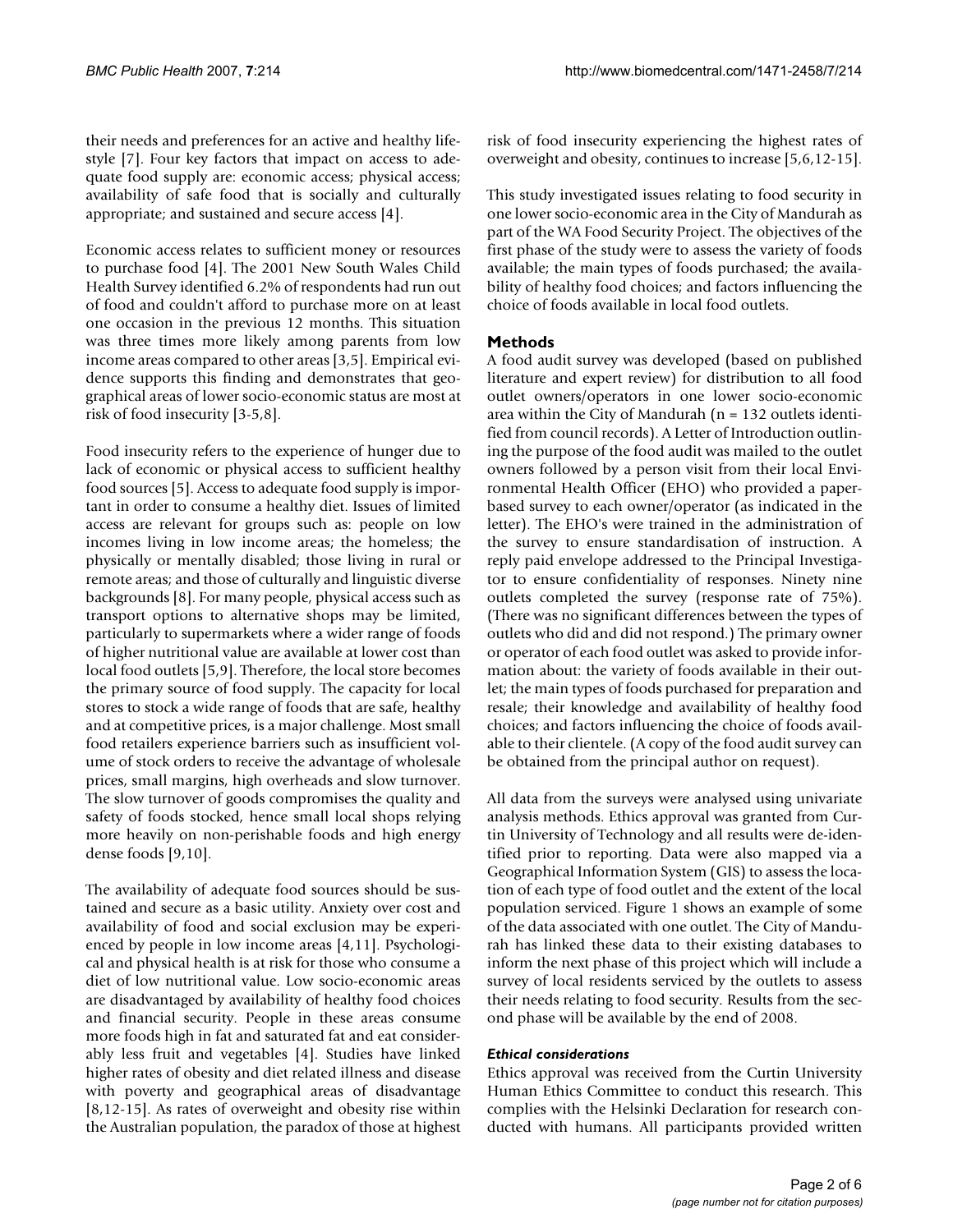

## **Figure 1**

Example of food audit data mapped using the Geographical Information System.

| Table 1: Healthy food choices reported by food outlets owners/ |  |
|----------------------------------------------------------------|--|
| operators (n = 99)                                             |  |

|                                       | <b>Health food choices</b> |               |              |                |                | <b>Number</b><br>of<br>outlets |
|---------------------------------------|----------------------------|---------------|--------------|----------------|----------------|--------------------------------|
| <b>Healthy Food Items</b>             | st                         | 2nd           | 3r<br>d      | 4th            | 5t<br>h        |                                |
| Sandwich/roll                         | 20                         | 14            | 8            | 6              | 3              | 51                             |
| Salads                                | 24                         | 9             | 8            | 7              | $\mathcal{P}$  | 50                             |
| Fruit & veg                           | 9                          | 4             | 8            | 6              | 3              | 40                             |
| Seafood                               | 8                          | 6             | 9            | 3              | ı              | 27                             |
| Meats (chicken)                       | $\overline{2}$             | п             | 8            | 3              | $\overline{2}$ | 26                             |
| Hot food (curry, soup,<br>quiche)     | 5                          | 7             | 7            | 4              |                | 23                             |
| Vegetarian                            | 5                          | 5             | 4            | 3              | ı              | 18                             |
| Pasta (lasagne, potato<br>bake)       |                            | 3             | 5            | 4              |                | 13                             |
| Cakes/slices/sweets                   | 4                          | 5             | ı            | I              |                | П                              |
| Pastry (pie, s/roll, pasty,<br>pizza) | 4                          | $\mathcal{P}$ |              | $\mathfrak{p}$ |                | 8                              |
| Burgers                               | 3                          |               | 3            |                |                | 6                              |
| Other                                 | 5                          | $\mathcal{P}$ | $\mathbf{2}$ | 4              | ı              | 14                             |

consent prior to being involved in this study and all results were de-identified prior to reporting.

The types of food outlets involved in the audit were local delicatessens (small food outlets that offer both perishable and non-perishable foods) and small takeaway outlets. No large supermarket chains or major fast food outlets were included.

# **Results**

Ninety nine outlets completed the food audit, therefore results are reported as percentages of outlets. Almost all outlets (90 to 97%) opened at least five days each week. The main clientele of the outlets were families (78%), tourists (59%), seniors (52%) or businessmen/women  $(44%).$ 

A considerable amount of food available for purchase was pre-prepared (prepared before required and kept either refrigerated or in a bain maree), with more than half of the outlets pre-preparing the majority of their food. The main foods pre-prepared by outlets included sandwiches (n = 26%), salads ( $n = 21\%$ ), cakes ( $n = 15\%$ ) and hot foods (n = 14%). Sandwiches and rolls were the most popular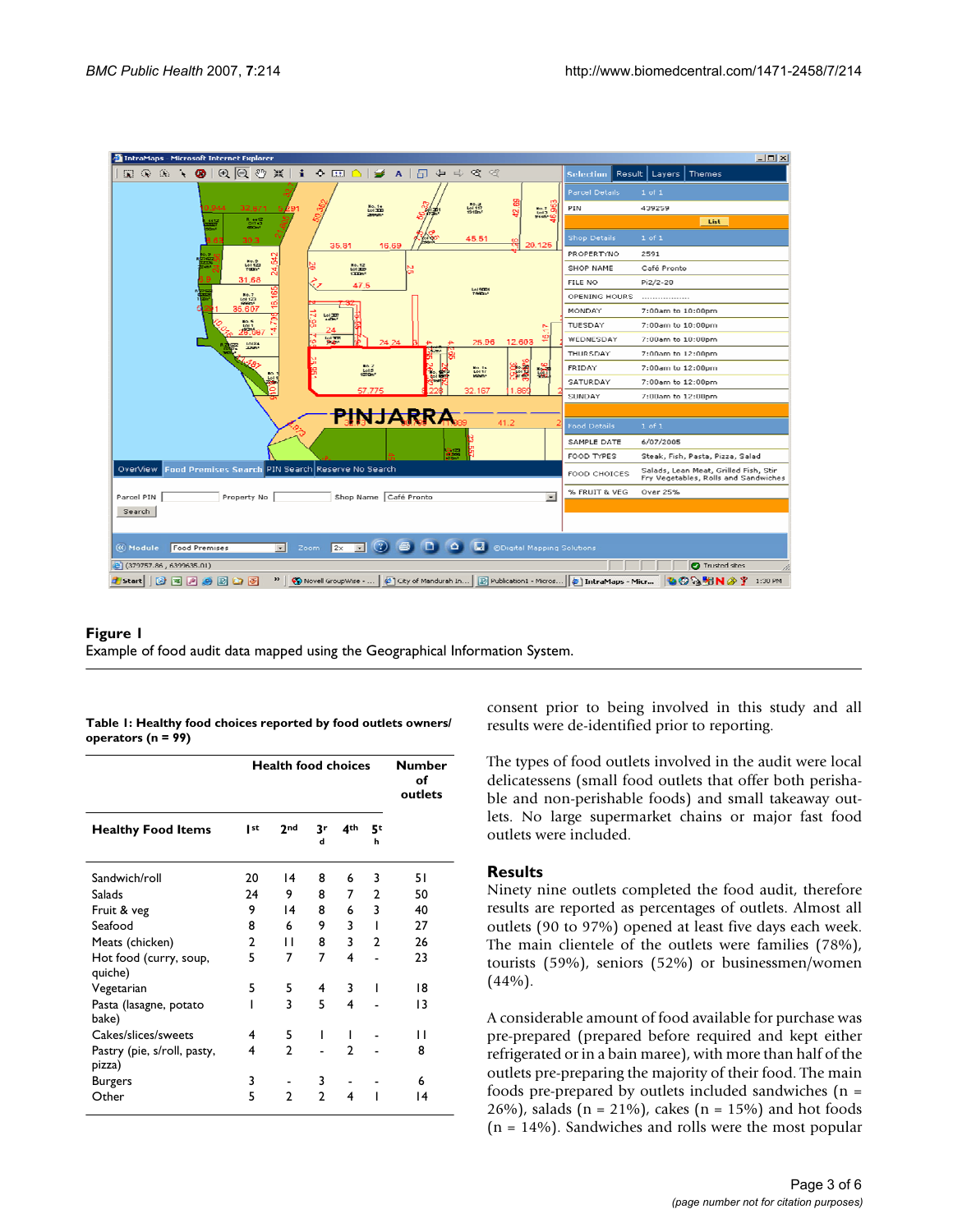|                                       |    | Number of<br>outlets - most<br>popular choice |     |     |     |    |
|---------------------------------------|----|-----------------------------------------------|-----|-----|-----|----|
| <b>Popular Food</b><br><b>Items</b>   | st | 2 <sub>nd</sub>                               | 3rd | 4th | 5th |    |
| Sandwich/roll                         | 21 | $\mathbf{H}$                                  | 3   |     |     | 51 |
| Pastry (pie, s/roll,<br>pasty, pizza) | 8  | $\mathbf{I}$                                  | 6   |     |     | 33 |
| Meats (chicken)                       | П  | 12                                            |     |     |     | 30 |
| Seafood                               | 16 |                                               |     |     |     | 29 |
| <b>Burgers</b>                        | 6  | 10                                            |     |     |     | 28 |
| Cakes/slices/<br>sweets               | 8  | 9                                             |     |     |     | 26 |
| Hot food (curry,<br>soup, quiche)     |    |                                               | 9   | 7   |     | 21 |
| Salads                                |    |                                               | 8   |     |     | 18 |
| Pasta (lasagne,<br>potato bake)       |    |                                               |     |     |     | 9  |
| Fruit & veg                           |    |                                               |     | 4   |     | 6  |

#### **Table 2: Most popular food items sold at food outlets (n = 99 outlets)**

items sold in the outlets surveyed  $(n = 51\%)$  followed by pastries such as pies, sausage rolls and pasties (n = 33%).

The respondents were asked to detail the five healthiest foods they sold. Responses included sandwiches or rolls  $(n = 51\%)$ , salads  $(n = 50\%)$ , fruit and vegetables  $(n = 51\%)$ 40%), seafood (n = 27%), meats such as chicken (n =  $26\%$ ) and hot foods such as curries, soups or quiches (n = 23%) (see Table 1).

Factors influencing the choice of foods offered at outlets included good service ( $n = 32\%$ ), consumer demand ( $n =$ 31%), cost effectiveness ( $n = 30%$ ) and nutritional content (n = 2%). Several outlets offered food and drink combinations with most containing a sandwich, roll or burger plus a soft drink ( $n = 10-12\%$ ). Half of the outlets offered only white  $(n = 64\%)$  or wholemeal bread or rolls  $(n = 1)$ 50%). Less than one third of outlets offered multigrain (n  $= 28\%)$ , foccacia (n = 21%) or pita breads or rolls (n = 19%).

**Table 3: Factors influencing food outlets decisions to stock fresh fruit and vegetables**

| Reason                                     | Number of outlets ( $n =$<br>99) |  |  |
|--------------------------------------------|----------------------------------|--|--|
| Consumer demand                            | 58                               |  |  |
| Consistency of Quality                     | 30                               |  |  |
| Seasonal availability                      | 27                               |  |  |
| Shelf life/spoilage                        | 20                               |  |  |
| Storage (facilities, space, refrigeration) | 20                               |  |  |
| Maintenance                                |                                  |  |  |
| Transportation issues                      |                                  |  |  |

The most popular food items sold overall included sandwiches or rolls with fillings such as: chicken with or without cheese and salad ( $n = 80\%$ ), ham with or without cheese and salad ( $n = 63\%$ ) and tuna with or without salad (n = 26%) (see Table 2). Most outlets offered vegetable-based salads ( $n = 76\%$ ) and some offered a combination of salad and meats ( $n = 28\%$ ). Various dressings were available with the most common being mayonnaise  $(n = 26\%)$ , italian  $(n = 16\%)$  or french  $(n = 14\%)$ .

Outlets also reported on the hot foods available in bainmaries. Hot, savoury pastries such as pies, pasties, sausage rolls and dim-sims were the more popular products sold ( $n = 77\%$ ) followed by hot chips ( $n = 19\%$ ) (see Table 2).

Respondents were also asked about factors that affected their decision to stock fresh fruit and vegetables. Consumer demands ( $n = 58\%$ ), quality ( $n = 30\%$ ) and availability (n = 27%) were the main reasons given by outlets as to whether fresh fruit and vegetables were made available to their clientele (see Table 3). Carbonated drinks were the most popular beverage sold at most outlets ( $n = 88\%$ ) followed by bottled water ( $n = 62%$ ) and flavoured milk drinks  $(n = 46\%)$  (see Table 4).

#### **Discussion and conclusion**

This project involved 99 of a possible 132 food outlets from one lower socio-economical area in the City of Mandurah (response rate 75%). The majority of food outlets surveyed pre-prepared the majority of food sold and considered bread-based products to be healthy options regardless of the content of the filling or dressings used. Less than one third of the food outlets surveyed offered a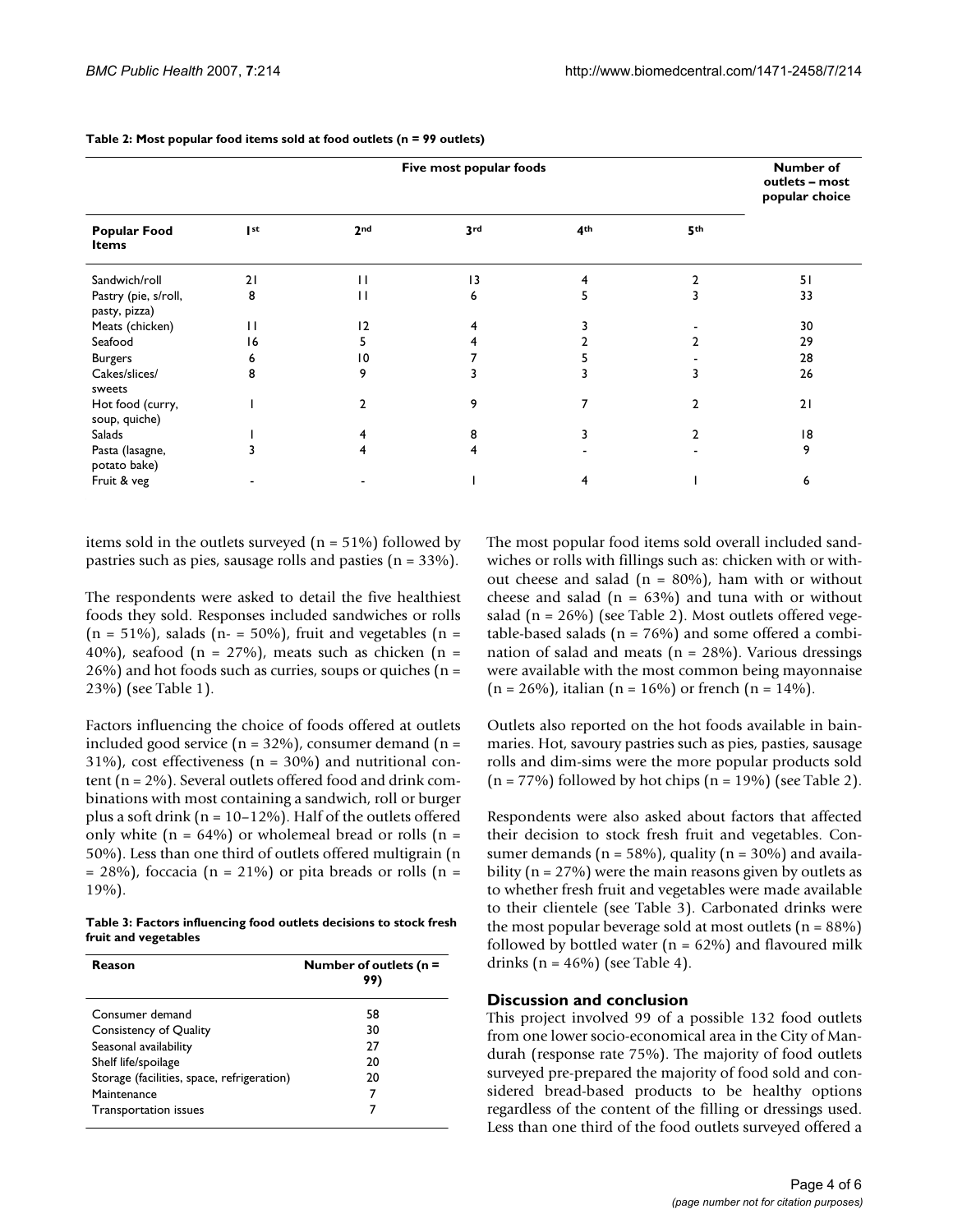| <b>Types of beverage</b> |    | <b>Three choices</b> |     |    |  |
|--------------------------|----|----------------------|-----|----|--|
|                          | st | 2 <sub>nd</sub>      | 3rd |    |  |
| Carbonated drinks        | 78 | 10                   |     | 88 |  |
| Bottled water            | -  | 13                   | 49  | 62 |  |
| Flavoured milk drinks    |    | 34                   |     | 46 |  |
| Fresh juices             |    | 24                   |     | 34 |  |
| Fresh milk               |    |                      |     |    |  |

**Table 4: Most popular beverages purchased weekly from food outlets**

choice of bread type other than white or wholemeal. High fat pastries and dressings were popular options offered, as were carbonated drinks and flavoured milks. These findings clearly indicate the need to investigate with local residents, the barriers and enablers associated with access to quality, healthy foods at a reasonable cost, within the study area.

For sustainable, positive change to food security in this locale within the City of Mandurah to be achieved, the level of training available to outlet owners/operators to provide healthy food options whilst maintaining a level of business profitability must be addressed. Furthermore, a significant number of outlet owners/operators must be prepared to support any initiatives implemented. It may be necessary for the City of Mandurah to provide incentives such as: reduced training costs; reduction of business fees to those involved for a period of time; or free advertising of outlets that achieve predetermined goals.

Future research should include an extension of the food audit to other areas within the local area to gain a better understanding of the extent of food security in the City of Mandurah. Profiling of the community perceptions of the cost, quality, and range of foods available in their local area would assist in determining the association between the socio determinants of health, dietary diversity and food security. Results from the extended food audit and community profiles could be used as the basis for the development of a multi-faceted intervention that will seek to improve the health of residents within the City of Mandurah.

## **Competing interests**

The author(s) declare that they have no completing interests.

## **Authors' contributions**

AM conducted research, analysed data, prepared report, GB and BM provided support to the development of the research proposal. All authors read and approved the final manuscript.

#### **Acknowledgements**

City of Mandurah Environmental Health staff, particularly Brendan Ingle.

#### **References**

- 1. Maslow A: **[Motivation and Personality.](http://www.ncbi.nlm.nih.gov/entrez/query.fcgi?cmd=Retrieve&db=PubMed&dopt=Abstract&list_uids=5459825)** New York: Harper and Row; 1970.
- 2. Giskes K, Patterson C, Turrell G, Newman B: **Health and nutrition beliefs and perceptions of Brisbane adolescents.** *Nutr & Diet* 2005, **62(2/3):**69-75.
- 3. New South Wales Health: **Report on the 2001 NSW child Health Survey.** Sydney: Epidemiology and Surveillance Branch, NSW Department of Health; 2002.
- 4. Smith A: **Improving healthy eating and food security in disad**vantaged families - what do we know? Adelaide: Eat Well SA; 2002.
- 5. New South Wales Centre for Public Health Nutrition: **Food Security Options Paper: A planning framework and menu of options for policy and practice interventions.** Sydney: University of Sydney; 2003.
- 6. Burns C: **A review of the literature describing the link between poverty, food insecurity and obesity with specific reference to Australia.** Melbourne: Victorian Health Promotion Foundation; 2004.
- 7. World Health Organization: **Rome declaration of world food security and world food summit plan of action.** Rome: WHO; 1996.
- 8. Booth S, Smith A: **Food security and poverty in Australia-challenges for dietitians.** *Nutr & Diet* 2001, **58(3):**.
- 9. McManus A, Smith J, Maycock B: **City of Mandurah food security project. Report.** Perth: Curtin University of Technology; 2005. ISBN 1 74067 4391
- 10. Bolen E, Hecht K: **Neighborhood groceries: New access to healthy food in low-income communities.** California: California Food Policy Advocates; 2003.
- 11. Dowler E: **Food as a utility: Ensuring food security for all.** *Consumer Policy Rev* 1998, **8(5):**162-168.
- 12. Inagami S, Cohen D, Finch B, Asch M: **Your are where you shop.** *JAMA* 2006, **31(1):**10-17.
- 13. Spence J, Raine K, Boule N, Hemphill E, Church J, Gibbons K: **State of the evidence review on urban environments and healthy weights.** In *Obes Rev: 10th International Congress on Obesity* Sydney: Blackwell Publishing; 2006.
- 14. Burns C, Inglis A: **The relationship between the availability of healthy and fast food and neighbourhood level socio-economic deprivation: a case study from Melbourne, Australia.** In *Obes Rev: 10th International Congress on Obesity* Sydney: Blackwell Publishing; 2006.
- 15. King T, Kavanagh A, Jolley D, Turrell G, Crawford D: **Weight and place: a multilevel cross-sectional survey of area-level social disadvantage and overweight/obesity in Australia.** *Int J Obes* 2005, **30(2):**281-287.